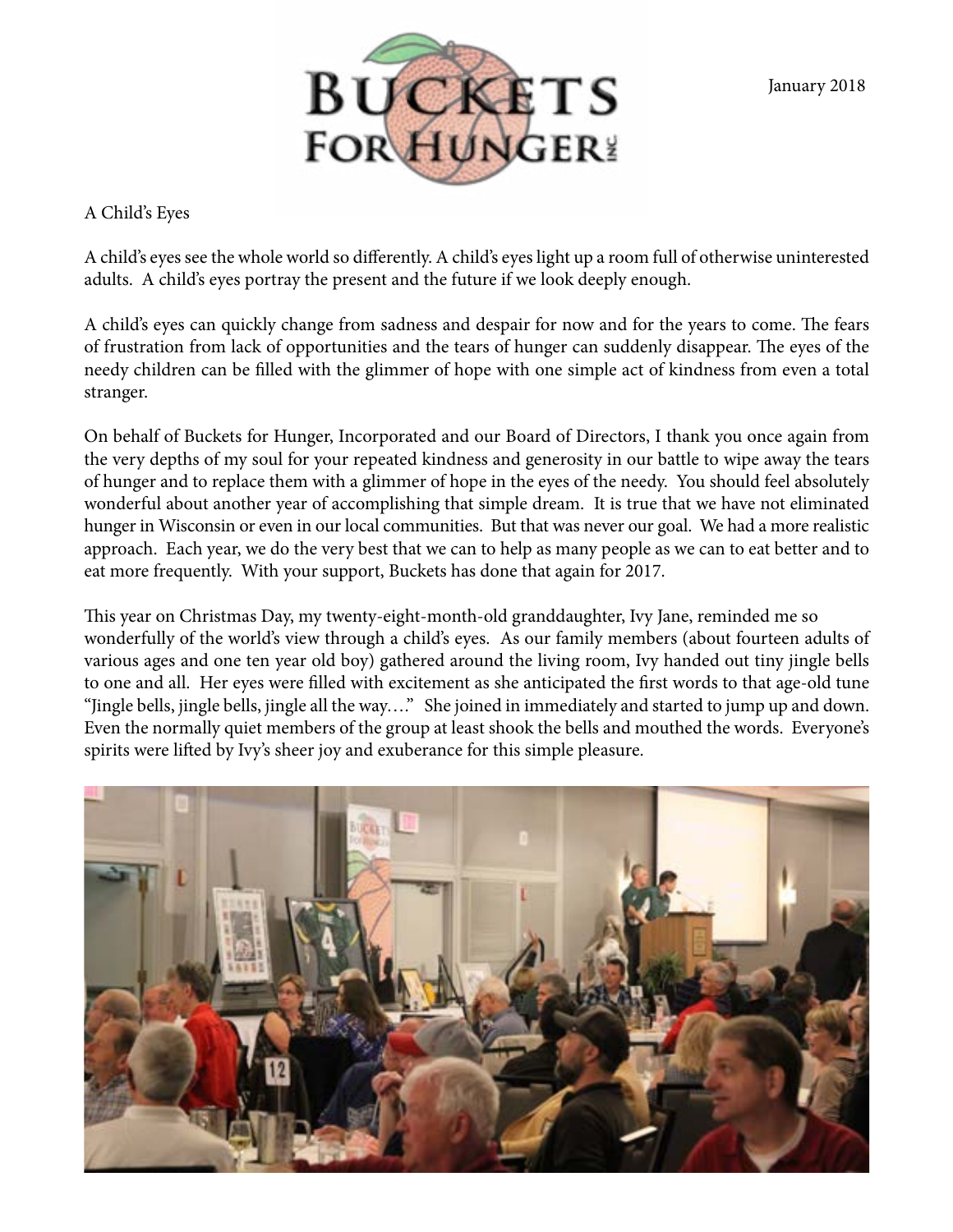So it is in the homes of the less fortunate at Christmas time. Small gestures provide large returns. A gift of a turkey and some grocery items can inspire thoughts of hope, possibilities and even love. I know because I was that young boy so many years ago when Mr. Kostner (the grocer) delivered his bags of Christmas dinner goodies to my humble home. Over fifty years have passed since that Christmas Eve kindness, yet I remember it still.

Each of you can rest assured that you have helped to touch the lives of a great many men, women and children again this last year. You have been the backbone of this cause through Buckets for over twenty-two years now. That, in and of itself, is an absolute miracle for a core group of volunteers and a cast of hundreds of donors, attendees, celebri-



ties, corporations and others. Together with all of you, Buckets has now paid out over \$2,240,000 to food pantries and food agencies and we have never had any paid staff at all.

The Trivia Challenge to Fight Hunger was another huge success thanks to a great many people. Ron and Debra Krantz brought in six tables of competitors again this year. The evening was filled with laughter and excitement from the many videos presented. I think everyone now knows the preamble to the Constitution thanks to Barney Fife and Andy Taylor. By now everyone should know to expect a question about Loreena Bobbit each year. The total for the night was a net profit of about \$40,000! Not bad for one evening of laughs.

The night was filled with celebrities, also, as various members of our honorary board of directors were in attendance. John Brockington, Dave Robinson and Tracy Webster all were able to attend this year. Each of them regaled the audience with their own stories about Buckets' role in their lives. Rod Rippley, a former Badger basketball player, was present also. He actually participated in the first ever Buckets celebrity basketball game twenty-two years ago along with Tracy Webster.

Thanks, again, to all of the volunteers, attendees, sponsors, donors, celebrities and bidders who made the evening so successful.

The Food Pantry Challenge involved nine food agencies this year. The grand total of money brought in from our challenge letter amounted to \$43,665. Buckets then sent checks that totaled \$85,665 to those participants. It is great to witness these food agencies learning "how to fish" for more donations from their benefactors by using our system.

Earlier in the year, Buckets paid out another \$30,000 to help Wisconsin Community Action Coalition purchase a van for distributing and transporting food in the Madison and Dane County area. This donation was largely due to our good friend, Fritz Kruger and his pals donating and Buckets matching that set of donations equally.

All told, Buckets provided over \$97,000 in grants to wipe away the tears of hunger in 2017. All of that is the result of the generosity of each one of you reading this letter.

WOW! Nice work one and all.

Once, again, I say thank you to the members of the Board of Directors for hanging with me all of these years. I say a special thanks to Dave, John and Tracy for changing your plans to come to our event this year. Lastly, another thank you to my right-hand partner in all of this since day one-my wife Vickie Carroll. Her guidance and assistance is the lifeblood of the organization.

Happy New Year Everyone May God be with you always.

Wayne Bisek, President Buckets for Hunger, Incorporated





Tracy Webster, Dave Robinson, Wayne Bisek, John Brockington, Rod Rippley